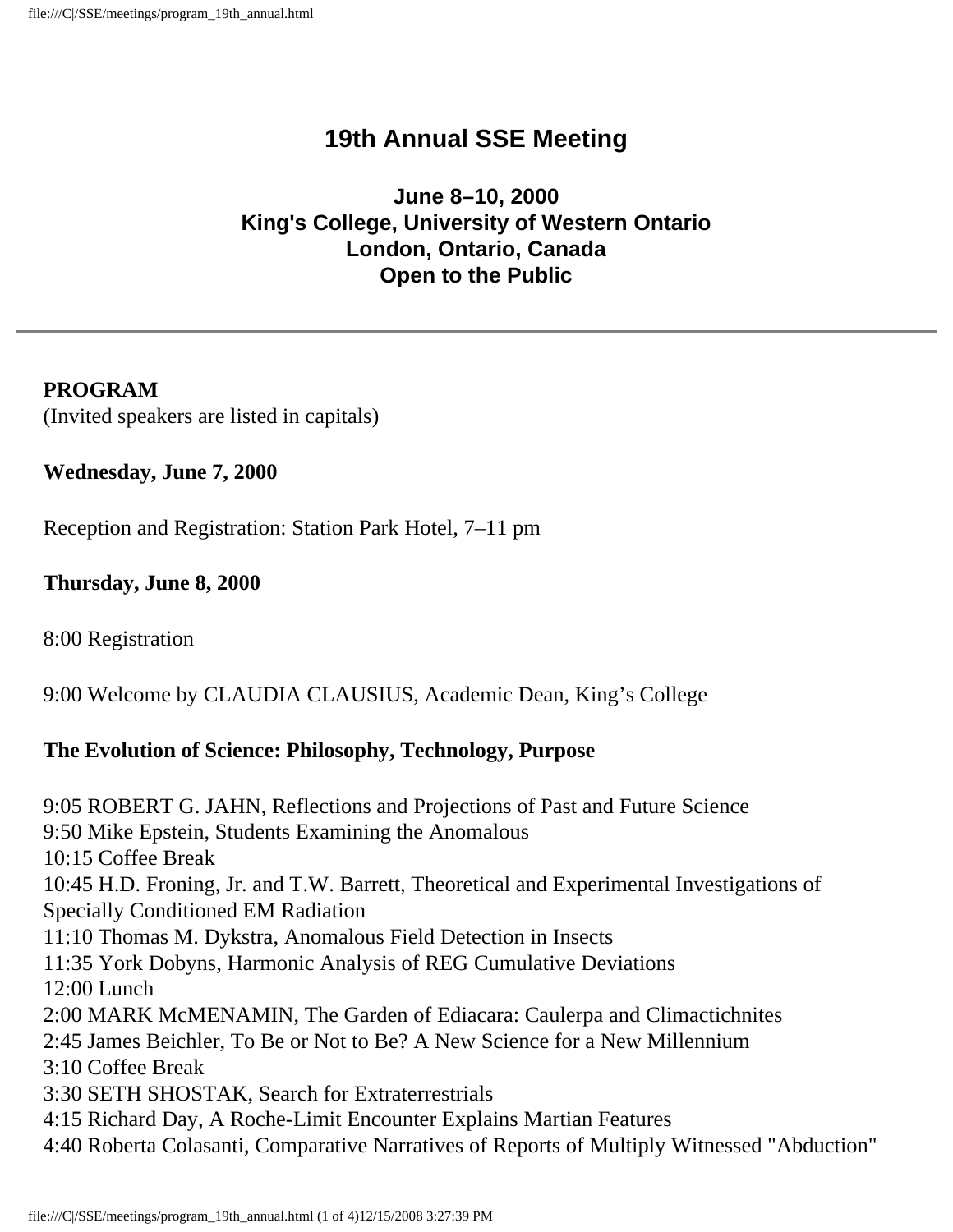Experiences Commonly Called "Alien Abduction": A Pilot Study 5:05 SSE Business Meeting

### **Friday, June 9, 2000**

#### **Biosciences and Medicine: Anomalies in a Pragmatic Framework**

9:00 WAYNE JONAS, Homeopathy, Research Strategies for Hard Problems 9:45 John Mack, Commentary on Subjective Issues 10:00 James DeMeo, Seed Sprouting inside the Orgone Energy Accumulator 10:25 Coffee Break 10:45 ALEXANDER BEREZIN, Countable Infinities, Self-Organization, and Isotopic Diversity 11:30 Martin Berzins, Astrology with Dynamics: Live Matching of Subjects to Horoscopes 11:55 Mark Urban-Lurain, A Multivariate Approach to Evaluating Astrology 12:20 Lunch



2:15 KILMER McCULLY, SSE Dinsdale Award Lecture: The Biomedical Significance of Homocysteine

3:00 Bruce Greyson, Are Near-Death Experiencers Out of Their Bodies or Out of Their Minds? 3:25 Jim B. Tucker, A Scale to Measure Children's Claims of Previous Lives 3:50 Coffee Break

4:00 SSE Young Investigators Seminar

5:00 Field Trip and Picnic: Pinery Provincial Park on Lake Huron bus trip and picnic supper provided; Alternative—Stratford Festival, self-arranged

#### **Saturday, June 10, 2000**

## **Language and Consciousness: The Future of Communication**

9:00 EVAN PRITCHARD, Comprehensivism: The Wave of the Future (and Past) 9:45 Stanley Krippner and Laura Faith, Anomalous Dreams: A Cross-Cultural Study 10:10 Mahadeva Srinivasan, The Relevance in the Third Millennium of the ESP of Subatomic Particles Carried out a Century Ago 10:25 Coffee Break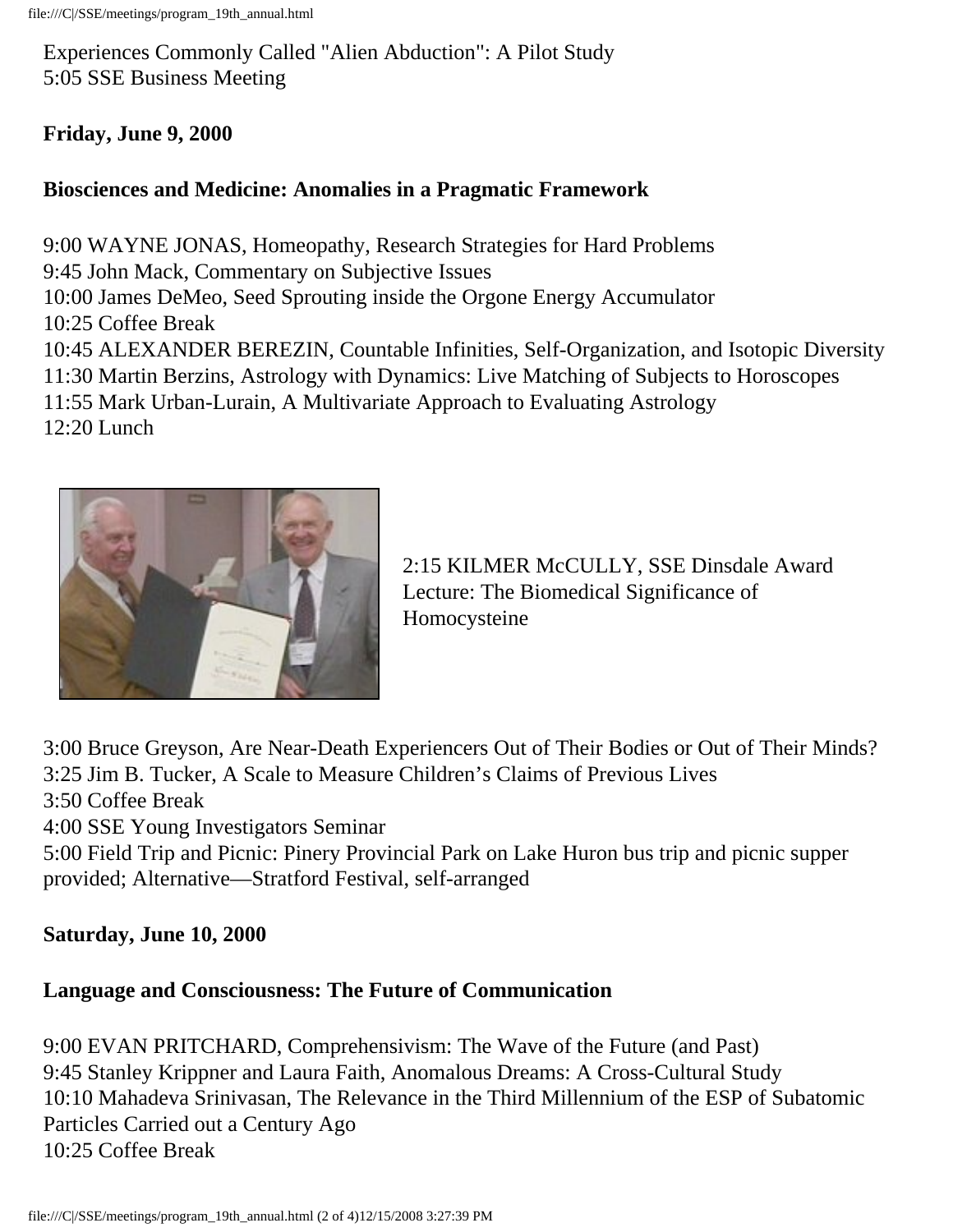10:55 IMANTS BARUSS, The Art of Science: Science of the Future in Light of Alterations of Consciousness 11:40 David Davies, A Physical Explanation of Consciousness Based on the New Logical Construct of Spatially Non-Local Branching in Time 12:05 Lunch 2:00 JOHN PETERSON, To Quote Thomas Kuhn, It's a Paradigm Shift … of Everything 2:45 Vinzenz von Tscharner, The Repeatability of Dowsing Reactions 3:10 Andrei Apostol, Anomalous Information Obtained across a Geologic Fault 3:35 Coffee Break

### **Closing the Public-Scientist Interest Gap: Should It Be Done? Can It Be Done?**

3:55 FORUM, Wayne Jonas, Moderator Participants: Peter Sturrock, John Bockris, Brenda Dunne, Charles Tolbert

6:30 Banquet, Sunningdale Golf Club, Dinner, Awards, Entertainment (short bus trip provided)

### **AIRPORT**

International airport with flights from Toronto, Detroit, Pittsburgh. Ground transportation from Detroit and Toronto.

### **HOTELS**

Station Park All Suite Hotel Group reservation number 30214 242 Pall Mall Street London, Ontario Telephone: 1-800-561-4574 Fax: 519-642-2551 Canadian \$110 (about U.S. \$78) parking included Station Park is located downtown at Richmond Row, London's premier business, shopping, dining and entertainment district. It is 10 minutes away by car from the University campus. Shuttle to campus. Make reservations by April 28

King's College Campus rooms, spacious, shared bathrooms Pre-paid breakfast and lunch available. to register for the student residences, e-mail: baruss @ julian.uwo.ca

## **FIELD TRIP**

Friday afternoon: Pinery Provincial Park on Lake Huron, one hour away, near Grand Bend, box lunch. Kilometres of hiking and beach. Bring swimwear AND rainwear, sweater or windbreaker if